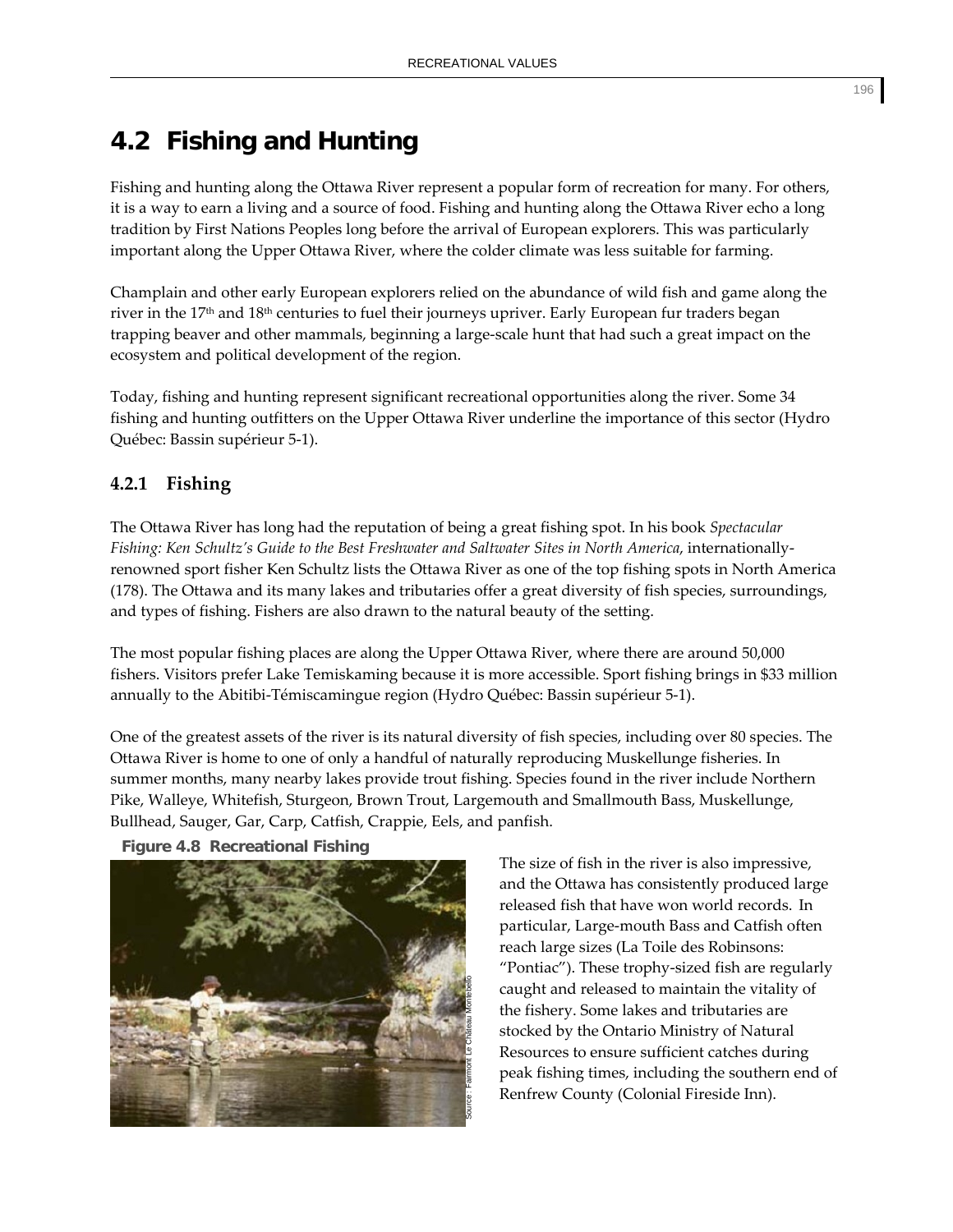Sport fishing is popular and accessible on several stretches of the river. On the Lower Ottawa River, both fishing and ice fishing are popular at Pentecôte Bay, Grenville, the Grand‐Calumet channel, between Montebello and Pointe‐au‐Chêne, and between Carillon and Crushing dams.

Petrie Island (downstream of the Chaudiere Falls) is a major recreational site and significant wetland. In the spring, people fish for Bullhead near the road and Northern Pike and panfish in the inland bays and channels. In the summer, Largemouth Bass populate the inland waters. On the north side of the island, the Ottawa River attracts Smallmouth Bass, Northern Pike, Muskellunge, Yellow Perch and Black Crappie. In the deeper channels near the Quebec shore, Walleye and Sauger are common. Ice fishing for Walleye, Pike and Black Crappie is popular in the bay. Although Sturgeon is not common in the area, some have been reported (Ottawa River Integrated Development Plan 42).





The McLaurin Bay‐Clément Bay area has extraordinary aquatic life, with a total of 15 fish species that use McLaurin Bay to spawn, raise their young and feed. Common species include Yellow Perch, Brown Bullhead, Largemouth Bass and Northern Pike, supporting recreational fishing. There is also commercial fishing on this section of the Ottawa River, mainly for Brown Bullhead and Common Carp. In 1999, a plan to develop the area called for the conservation of wildlife habitats and the development of compatible recreational activities (Ottawa River Integrated Development Plan 42).

Fish populations in the Lièvre and Gatineau rivers, two main tributaries of the Ottawa, have been damaged by decades of log floating and possibly as a result of water flow management for hydroelectric generation. Rehabilitation measures could improve the fishing potential of these rivers.

Lake Deschênes is one of the most popular places in the Ottawa area for fishing. The best fishing spots are found in Shirley's Bay, along Pontiac Bay/Fitzroy Harbour. Walleye, Smallmouth Bass and Northern Pike are the mostly commonly fished species. Yellow Perch and Black Crappie can be found in shallow bays. Common Carp, Suckers, Long‐nose Gar and Mooneye also occur in this part of the river, but are not as popular for fishing. Winter fishing is mostly done in Shirley's Bay and Constance Bay, for Walleye and Pike, with Yellow Perch as a secondary catch. The marshes of Shirley's Brook are important spawning grounds for Northern Pike, panfish and other common species.

On the Upper Ottawa River, main species caught for recreation include Walleye, Smallmouth Bass, Northern Pike, and Char. Ice fishing is practiced on Lake Temiskaming and surrounding bodies of water such as Lake Opasatica.